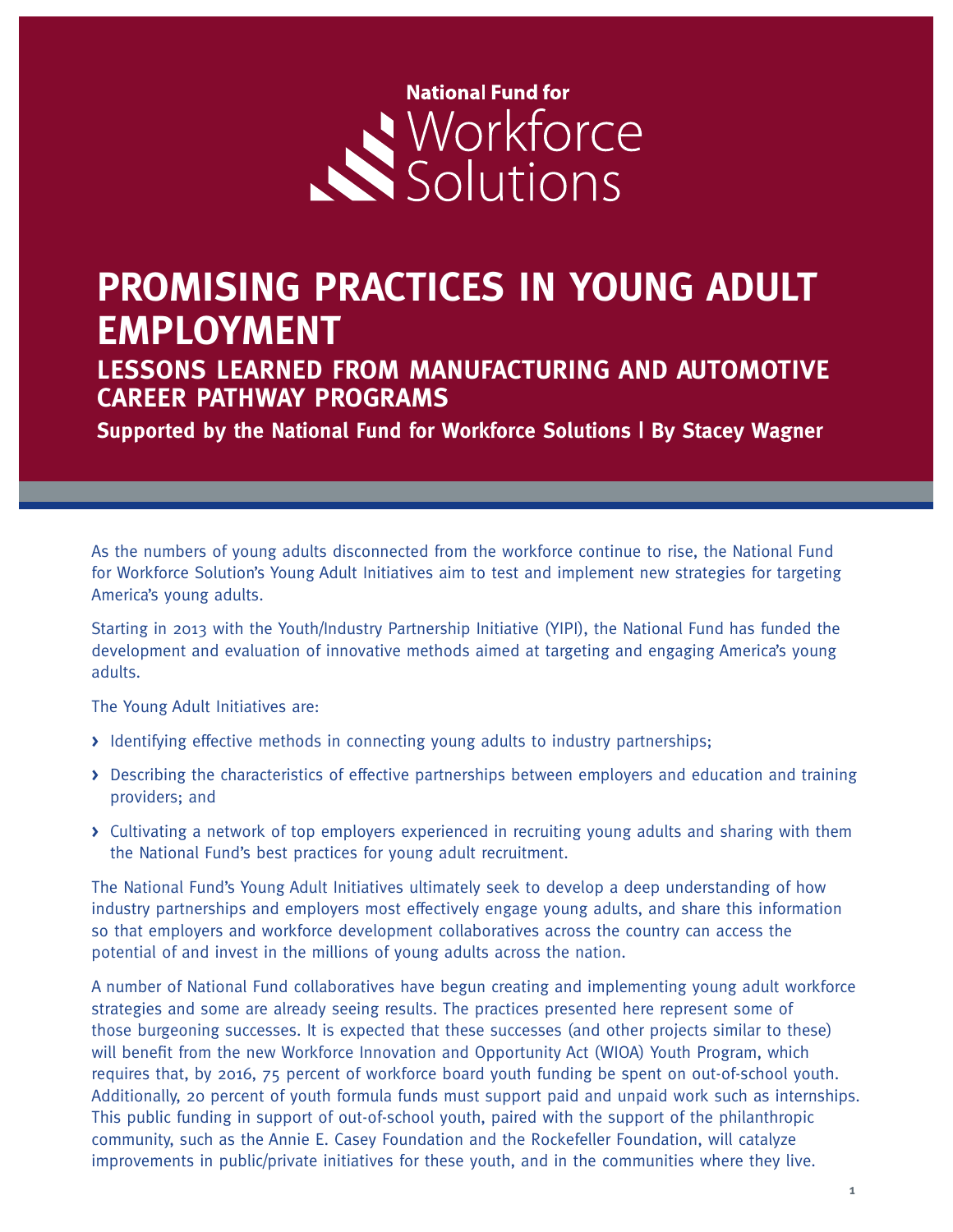#### **THE MODEL**

The independent collaboratives featured in this brief shared several similarities. First, multiple stakeholders have "come together" as a community or region to improve the opportunities of their residents for productive careers and they interpret their work as both workforce development, and economic development. As such, they realize that the community cannot afford to let their youth drift without access to gainful employment. They also collaborate with local businesses to create industry partnerships that allow changes in skills requirements to be shared with community education, training partners, and program participants. Finally, these industry partnerships place young adults in jobs as interns or apprentices in companies that are members of the industry partnership, with a frequent expectation that the placement will lead to permanent employment.

It should be noted that these examples require formal and documented education and training of program participants. At the entry level, the manufacturing and automotive sectors demand higher skills than, for example, hospitality or retail. Thus, the program participants will be encouraged to stay in school or to return to school briefly if they are to participate. Community-based service organizations are engaged to provide help to participants in overcoming other life challenges so they can participate in the development programs.

For example, in Danville, Virginia, the disconnected youth without a high school equivalency are strongly encouraged to obtain a GED prior to participating in the program, because while workers can be hired without a school equivalency, one is required for promotion within the company. In central Wisconsin, the youth program connects high schoolers to jobs and to registered apprenticeships with the intent of minimizing the number of dropouts and providing contextual skills over time. In Milwaukee, the focus is on helping working technicians obtain teacher certifications so that they can bring their real-world experience to the classroom and provide the program's youth with the "hard and soft" skills needed to start employment in the industry above the minimum wage.

The identified primary commonalities in this brief make their approaches to youth employment replicable:

- **>** Workforce development aligned with economic development
- **>** Industry partnerships engaged in on-the-job training, internships, and apprenticeships
- **>** Enhanced teaching methods based on new requisite skills and employer demands
- **>** Industry partnerships and education and training providers working together to engage students and graduates as participants in an employment talent pipeline.

Other communities that wish to replicate this work will face localized challenges in relation to its community's political, economic, social, and cultural environments. However, in spite of idiosyncratic local conditions, this model is applicable to the communities that choose to invest in it, and the three initiatives described here are experiencing success.

#### **MILWAUKEE AUTOMOTIVE YOUTH EDUCATION SYSTEM**

#### **Program Purpose**

Unanticipated skill changes are a root cause of unemployment in many business sectors. So, as the transportation/automotive industries change, the Milwaukee Area Workforce Funding Alliance (MAWFA) is supporting automobile manufacturers, dealers, and other vehicle fleets to fill a crucial gap in the labor force. In Milwaukee alone, the demand for specialized automobile technicians is expected to grow by nearly 500 workers over the next 5 years. The Automotive Youth Educational System (AYES) program will help fill the skills and employment gap by providing internships and training to middle and high school youth.

#### **The Collaborative**

MAWFA is a consortium of private and public funders of workforce development (including education, job training and placement, and support services) dedicated to increasing employment, which benefits both businesses that need skilled workers and individuals seeking good jobs with family-supporting wages. The collaborative's goals include advocating for policies that sustain effective workforce partnerships, strengthening and expanding the workforce system by leveraging local investments, building the capacity of the workforce system, improving career advancement opportunities for low-income individuals, and helping employers get the skilled workers they need to succeed. MAWFA accomplishes these goals by investing pooled funding in training for disadvantaged populations throughout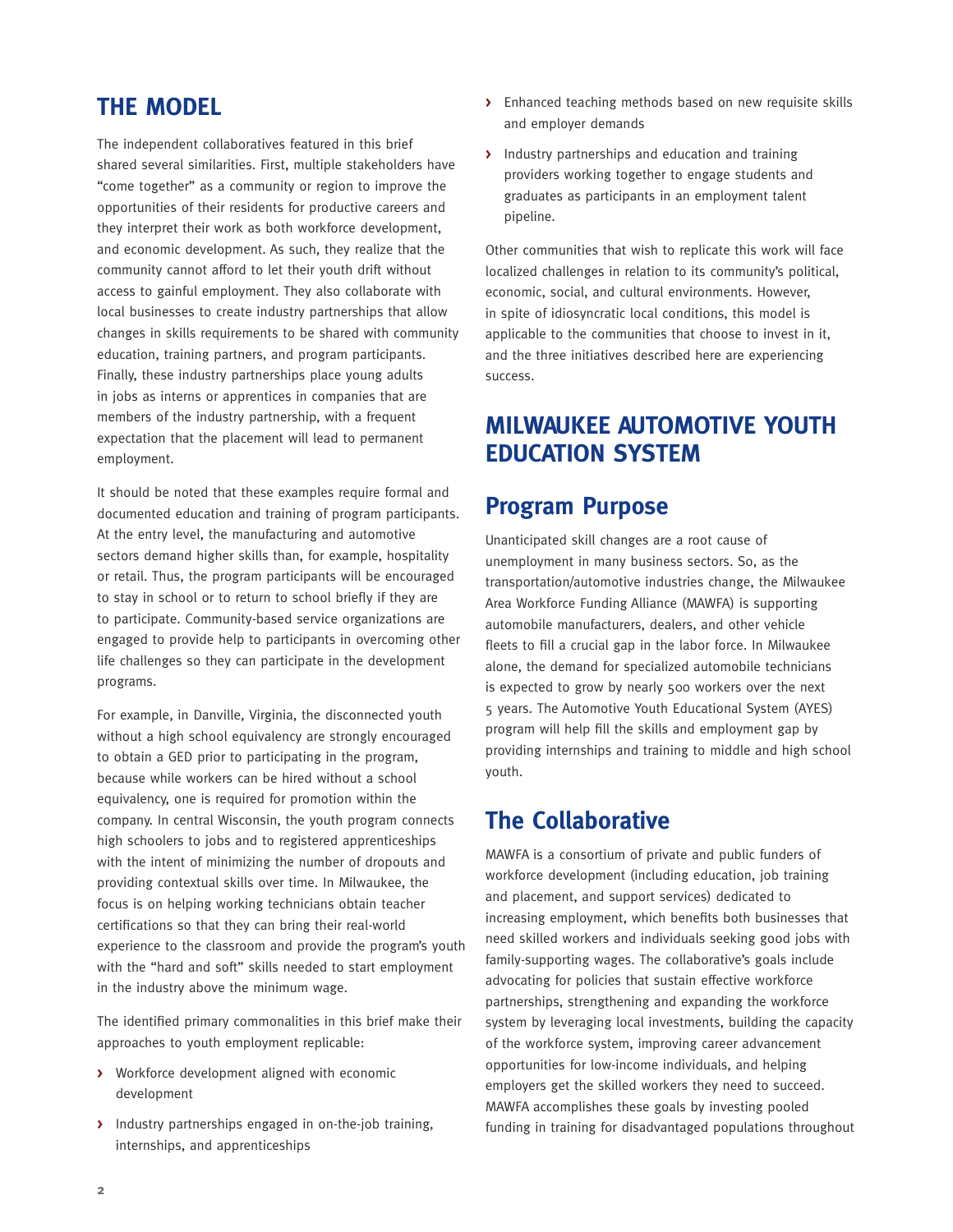the Milwaukee area. MAWFA's recipients include adults, youth, and ex-offenders.

#### **Project Design and Outcomes**

Team Wisconsin (the program team of partners) comprises a public/private partnership of city officials and local philanthropic members including:

- **>** Milwaukee Area Workforce Investment Board (youth services manager and director of programs, planning, and fund development)
- **>** Milwaukee City Grants Administration (public ally)
- **>** MAWFA (program manager)

Team Wisconsin members then partner with the Foundation of the Wisconsin Automobile and Truck Association (a member of MAWFA) and its industry members. Their automotive dealerships provide student internships for the program's youth.

MAWFA also provides scholarships and manages the program, while the Wisconsin Department of Public Instruction reviews state trade certifications with the intention of ensuring that automotive and transportation certifications reflect industry demands, and certifications allow working technicians to obtain teaching certification credits for their work experiences. Team Wisconsin plans to increase the number of experienced technician teachers to ensure that the AYES program's students are receiving the most current instruction needed for employment in the sector. In 2014, the Teachers Institute taught 95 percent of transportation sector teachers in the MAWFA area and those teachers gained 658 credit hours toward their teaching certification and licensure.

With the expectation of filling this gap by providing more opportunities for high-quality technical training, AYES and the Team Wisconsin Education Partnership Grant of Milwaukee have recruited and vetted teachers for AYES training sites in Milwaukee and Racine, Wisconsin.

These teachers instruct students in AYES participating middle and high schools, and Team Wisconsin helps place the students in internships and job shadowing positions in auto dealerships to learn about car repair, customer service, and work-place ethics. Team Wisconsin expects to help employ 400 students by 2015, and their work has resulted in the AYES' national council declaring Wisconsin as the state with the second most effective youth training program in the country. This was based, in part, on the number of youth

that entered training and are destined for jobs. In 2013-2014, the total AYES student population in Milwaukee reached 887.

Additionally Team Wisconsin reviews the AYES school sites' progress and provides counseling and reporting tools for certification completion. Team Wisconsin members serve on all the business/education advisory committees in their school sites. These schools are required to have business/ education advisory groups to maintain their industry certifications. MAWFA has industry partners, making it a natural partner for workforce-focused educational improvement and a critical addition to Team Wisconsin. To date, MAWFA has awarded 13 scholarships to students in the program.

#### **WISCONSIN RAPIDS YOUTH APPRENTICESHIP PROGRAM**

#### **Program Purpose**

Workforce Central partners with the state's Youth Apprenticeship Program to provide high school students realworld experience with a paid one- or two-year apprenticeship to help build a talent pipeline for the manufacturing sector in South Wood County.

#### **The Collaborative**

Workforce Central aims to transform workforce development in the rural Central Wisconsin region by implementing a dual customer strategy to achieve the best outcome for everyone in greater south Wood County to prepare and advance in productive careers. Their vision is that current and prospective workers can conveniently access a comprehensive, seamless array of education, training and support services, provided by a strong partnership of employers, educators, and service providers that take shared responsibility for a healthy workforce, economy, and job market.

The Workforce Central Manufacturing Partnership (the Partnership) focuses awareness in four areas: peer-to-peer leadership support, the talent pipeline, training solutions, and sector awareness. To address these areas, the partnership has collaborated with a technical college partner to develop incumbent and jobseeker training programs, convenes a CEO peer council for collective problem solving, and has a business/education committee which works the area's K-14 systems to narrow the skills gap.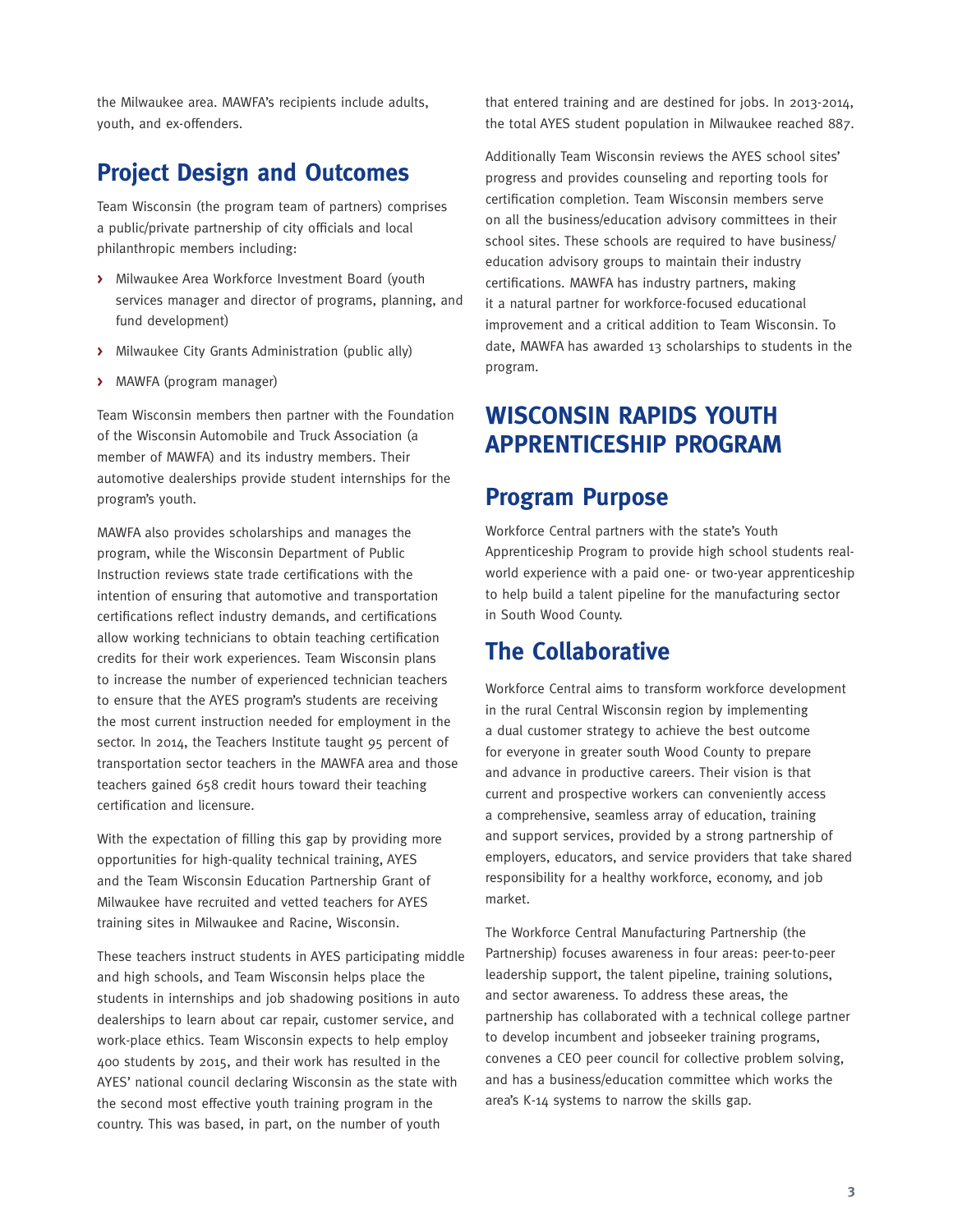#### **Project Design and Outcomes**

Workforce Central's Manufacturing Partnership works with the state's Youth Apprenticeship Program to provide high school students real-world experience with a paid apprenticeship of one or two years. The initiative is statewide and available to all youth in the participating school districts provided that they can offer the corresponding high school curriculum to the state program.

The program provides academic and technical instruction as well as mentored on-the-job training while student participants are in school. Additionally, the state's Department of Workforce Development has begun to coordinate its Registered Apprenticeship Program for adults with the state's Youth Apprenticeship Program to provide the connection between the two programs. It is modeled on a successful pilot program already conducted in the Manitowoc region, which ensures that youth who complete the two-year youth program receive credit toward a Registered Apprenticeship (as regulated by the U.S. Department of Labor, Office of Apprenticeship). The intent is to cut down on the time spent obtaining a registered apprenticeship, saving money and time for participants and employers, and hopefully decreasing the number of youth dropouts. The Partnership's employer-members provide on-thejob training for these youth and often hire them when they graduate. For example, Pointe Precision manufacturing has been providing on-the-job training, mentoring and jobs for youth for well over a decade, and is a member of Workforce Central's Manufacturing Partnership. Since 1997 Pointe Precision has provided 22 apprenticeships, with 12 now working full-time for the company.

#### **DAN RIVER REGIONAL PARTNERSHIP FOR CAREER READINESS**

#### **Program Purpose**

Working with the local Workforce Investment Boards (WIBs) to connect with out-of-work or underemployed youth, the Dan River Regional Collaborative (DRRC) is pursuing integrated career readiness, on-the-job training, and employment with several Danville manufacturers. The program seeks to prepare a skilled workforce for the region and to support its manufacturers and economic development strategy.

#### **The Collaborative**

DRRC promotes regional partnerships of employers, educators, workforce developers, and other stakeholders to address the skills needs of regional employers. Within its industry partnerships, the collaborative's efforts focus on capacity building, systems change, and policy advocacy. The collaborative focuses on creating employer-driven, sector-based partnerships, by working with employers to design career pathways with associated training opportunities. It seeks to increase the number of individuals with in-demand credentials, leverage partnerships to increase the number of high-skill, high-wage job opportunities, and provide a regional voice for policy change.

Decimated by the loss of manufacturing jobs in the past, manufacturing operations and jobs are returning again to the Dan River, Virginia region. However, manufacturers are having a difficult time finding the appropriately skilled workers for today's manufacturing jobs. The DRRC is filling this need by reaching out to employers and jobseekers and has developed an initiative that is placing disconnected youth into these new jobs.

The Dan River region is the pilot for the Commonwealth of Virginia ACT Work Ready Communities, which congruently pursues workforce readiness and economic development. The Dan River region's vision for their Certified Work Ready Communities (CWRC) is to create a new regional workforce narrative leading to business retention, expansion, and relocation. The CWRC program works in connection with the National Career Readiness Certificate (NCRC), and serves as a validating tool that the community has a skilled labor force required for targeted industries.

The DRRC and several manufacturers have committed to helping disconnected youth obtain a NCRC followed by on-the-job training. Martinsville's Monogram Snacks is the first employer to participate in this initiative and will hire youth with the NCRC and encourage them to seek a high school equivalency if they do not have one and wish to advance in the company. Additional employers have agreed to provide on-the-job training for NCRC holders with the ultimate goal of permanent employment. These employers, and the region's chambers of commerce, see this initiative as a platform for economic development in the region. The DRRC is the "glue" that holds this loose confederation together and provides a framework needed for participation and collaboration.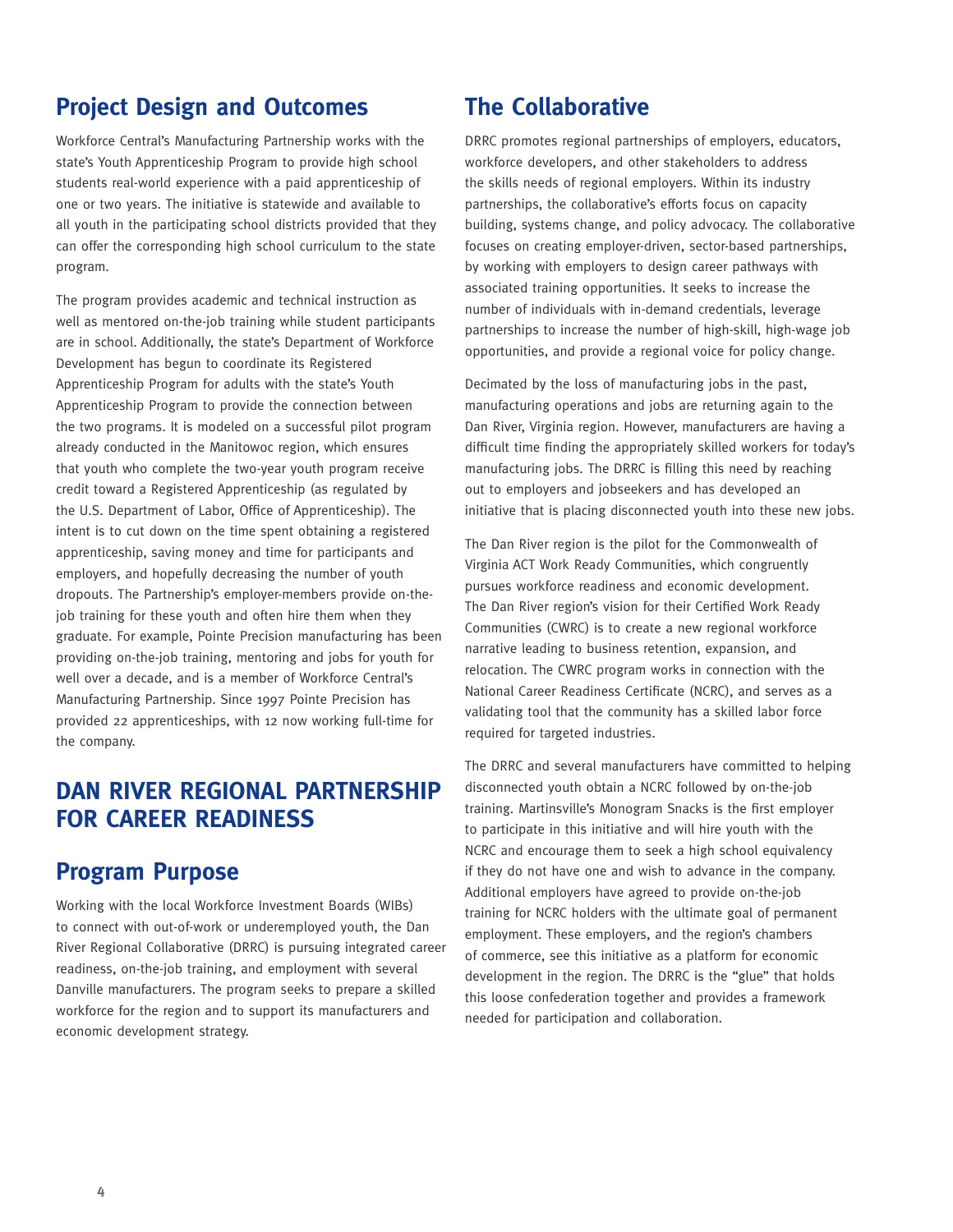### **At A Glance**

| <b>COLLABORATIVES</b>                                                                                           | <b>ACTIVITIES</b>                                                                                                                                                                                           |
|-----------------------------------------------------------------------------------------------------------------|-------------------------------------------------------------------------------------------------------------------------------------------------------------------------------------------------------------|
| Milwaukee Area Workforce Funding Alliance                                                                       | Provide counseling on workforce certifications, teaching methods, and<br>scholarships to youth for training program participation                                                                           |
|                                                                                                                 | Provide employers looking to train and hire                                                                                                                                                                 |
|                                                                                                                 | Provide career exploration and employment for youth                                                                                                                                                         |
|                                                                                                                 | Help professional auto personnel certify as youth teachers                                                                                                                                                  |
|                                                                                                                 | Partner with WIBs and city administration officials to provide additional<br>funding and support for youth and program                                                                                      |
|                                                                                                                 | Help high schools become certified to teach automotive technical training in<br>the AYES program                                                                                                            |
| <b>Wisconsin Rapids Youth Apprenticeship</b><br><b>Program/Workforce Central's Manufacturing</b><br>Partnership | Provide strong manufacturing partnership for regional employers to belong<br>for their own purposes as well as to help them fill their talent pipelines                                                     |
|                                                                                                                 | Provide career exploration and employment for youth                                                                                                                                                         |
|                                                                                                                 | Partner with state Department of Workforce Development, high schools, and<br>employers to create a school-to-work pathway in registered apprenticeships                                                     |
|                                                                                                                 | Help arrange visits to manufacturing operations for youth, parents and<br>teachers                                                                                                                          |
| Dan River Regional Partnership                                                                                  | Partner with community colleges, chambers, WIBs, and social service<br>providers to identify program participants, and for identification of youth,<br>training and support, including financing of program |
|                                                                                                                 | Provides career exploration and employment for youth                                                                                                                                                        |
|                                                                                                                 | Help employers connect and offer on-the-job training and employment                                                                                                                                         |